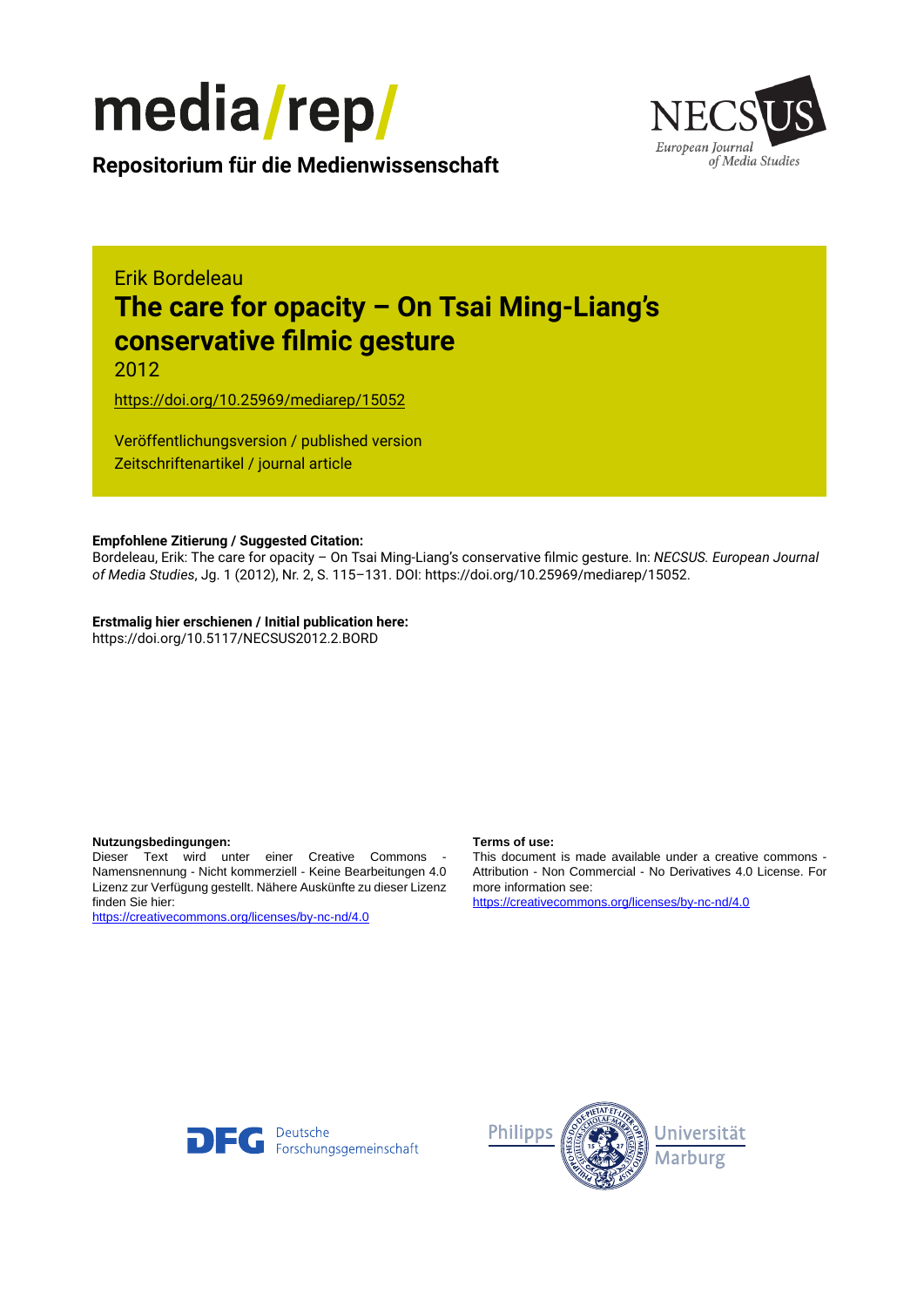EUROPEAN JOURNAL OF MEDIA STUDIES

www.necsus-ejms.org Published by: Amsterdam University Press



# **The care for opacity** *On Tsai Ming-Liang's conservative filmic gesture*

Erik Bordeleau

NECSUS 1 (2):115–131 DOI: 10.5117/NECSUS2012.2.BORD

**Keywords:** film, gesture, opacity, Tsai Ming-Liang

A thin veneer of immediate reality is spread over natural and artificial matter, and whoever wishes to remain in the now, with the now, on the now, should please not break its tension film.

– Vladimir Nabokov, *Transparent Things*

# **Transparent things**

The opening generic of Tsai Ming-Liang's *Face* (2009) has just ended. In the background, we hear the hum of a café. On a white screen, calligraphy of the Chinese character for face, 脸 (*lian*), fades-in. It is full and well-proportioned, yet it seems to irresistibly flee toward the right, as if drawn in a fury – or better, furiously drawn forth. This transient and animated calligraphic gesture already prefigures the general movement of the movie to come: faces moving through and passing away; faces in time, *trans-appearing* faces.

Simultaneously, we hear a short dialogue between the café waiter and some visitors. 'Bonjour. We're looking for Antoine. – You just missed him.' Through the café's window, we see a flock of pigeons rapidly vanishing. We are left with an empty cup of coffee on a table, a view on the café's descending street, and some pale, shadow-like reflections on the window of the movement of the people inside the café. Antoine was here. His cup is still there. The film production crew had an appointment with him at 10h. Too late – he is at the dentist now. Xiao Kang's reflection appears where Antoine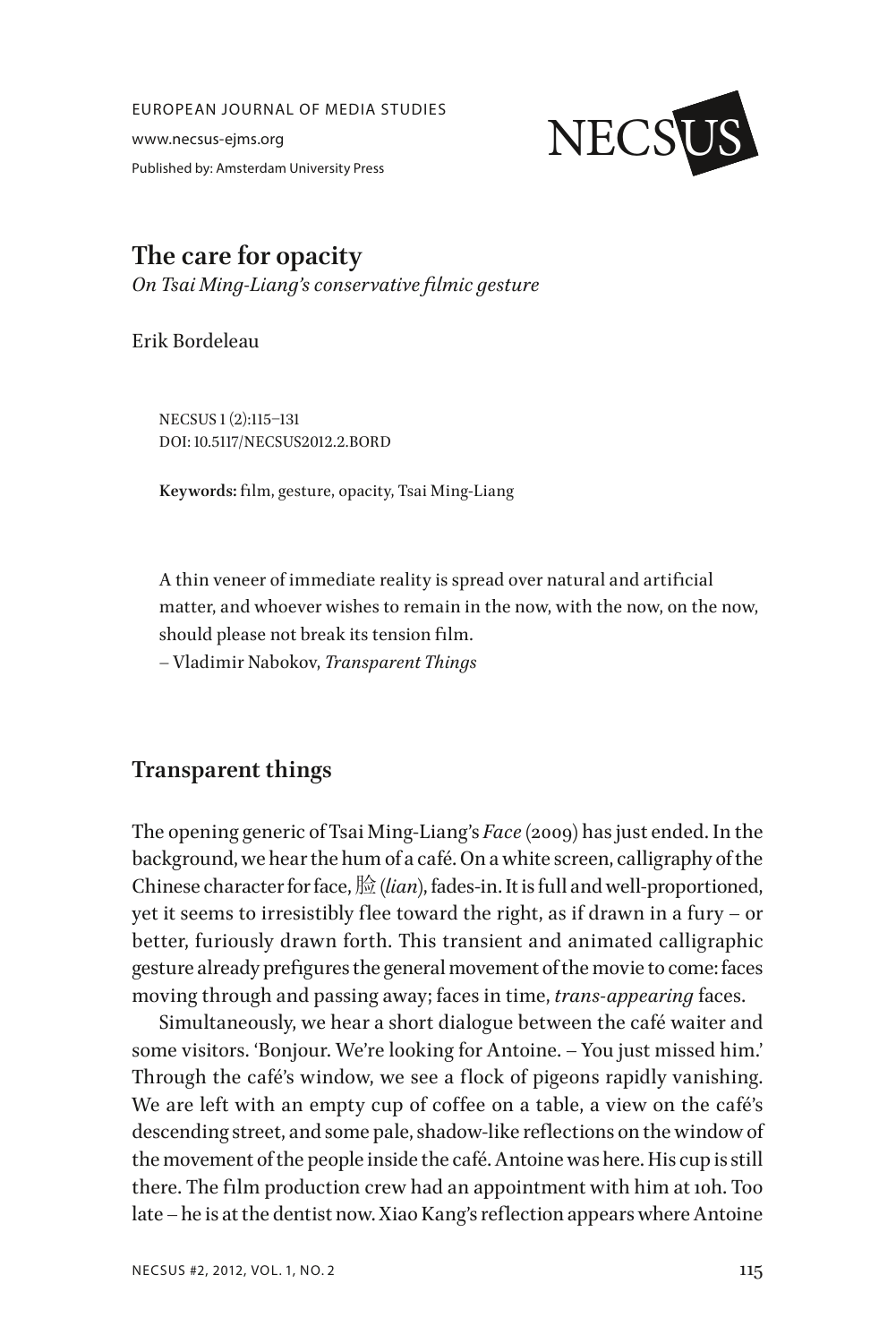stood, in a kind of ghostly rapprochement of the two main characters of the movie. Xiao Kang gazes at the coffee cup, then bends under the table and picks up a feather. He examines it and then leaves it on the table, beside the cup. The opening sequence ends on a close shot of a metal wire covered with pigeon feathers, hovering over a quiet alley. No doubt: Antoine was here. He just flew away.

Although it does not necessarily appear as such for the first-time viewer, this opening sequence constitutes a paradigmatic element to understand the cinematic proposition of *Face*, acting simultaneously as a condensed expression of its subtle visual poetry and a sort of propaedeutic to Tsai Ming-Liang's uncompromising conception of cinema. Tsai's films are characterised by a unique and somewhat paradoxical blend of transparency and opacity. On the one hand, his unabashed and uncompromising radical temporal realism has led him to create a crystalline visual apparatus that makes us attentive to the most minute details of what appears on screen. In an interview published in the French newspaper *L'humanité* after the release of *I Don't Want to Sleep Alone* (2006), Tsai asserts his aesthetic fundamentals in the following manner:

I try to stay as close as possible to reality, to develop a reflection that proceeds from observation. It is essential that our gaze corresponds to what is captured by the camera lens. It is better to create conditions for the gaze similar to that offered by an opened window.<sup>1</sup>

Tsai's cinema aims at a conversion of our way to look at the world through the systematic use of long, immobile sequence shots. It operates as a phenomenological awakening of our sense of temporality, patiently focusing on the cinematic appearing (and disappearing) of the worlds it displays. 'The phenomenological world is not pure being, but *the sense which is revealed* [le sens qui transparaît] where the paths of my various experiences intersect, and also where my own and other people's intersect and engage each others like gears.'2 Following Merleau-Ponty's observation, Tsai's cinema could thus be dubbed a cinema of the *transparency of things* – that is, of how the past shines through them, and in the first place, his own, autobiographical past.

Nowhere is this more the case than in *Face*. To give but one example: the opening scene is a direct cinematic translation of Tsai's missed encounter with Jean-Pierre Léaud at the time of the shooting of *What Time is it There?*  (2001). As Tsai recalls,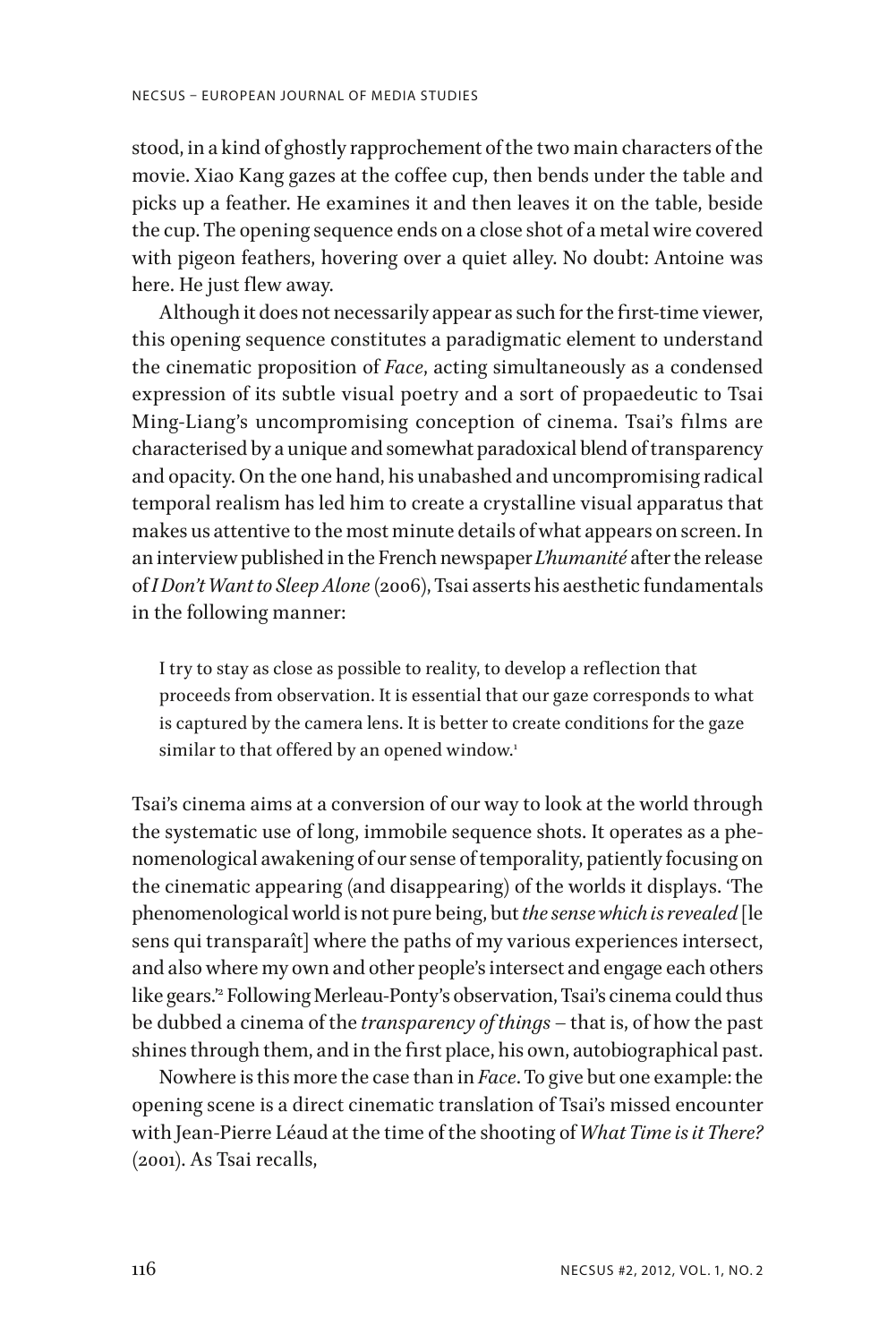[t]hat's how our first encounter happened, in 2000. I went to the café, he had left already. On the table where he was seated, there was a cup of coffee and a feather. Jean-Pierre often has bird feathers on him.3

On the other hand, Tsai's steady refusal of conventional narrative or drama also produces a lasting impression of opacity. Following Aristotle's paradigmatic definition, drama is indeed an *elucidation* of a situation, a way to make it intelligible. However, Tsai certainly does not want to enlighten all things; in a typically Beckettian way, he rather reminds us that when things get real or realistic, they appear absurd. Here we find the abrasive and somewhat nihilist Tsai, the one that is fully immersed in the violence and turmoil of our global era, always ready to abrade the spectator on the thread of chronological time and make him/her suffer some excruciating temporal exfoliations – just think of the interminable eight-minute fade-out at the end of *It's a Dream* (2007), or the five-minute sequence shot in the empty movie theatre of *Goodbye, Dragon Inn* (2003). In a way, Tsai's desire to faithfully reflect reality in its crudest possible (temporal) terms has led him to create his own brand of *cinema of cruelty*:

[w]e often conceive of cinema as a comfortable shelter protecting us from reality. However, the cinema that moves me is the one which aims at revealing the truth of the real…I want my cinema to be cruel, even though no matter how cruel my cinema is, it will never be crueler than reality.4

Tsai's cinema is also inhabited by an extreme and sometimes quite unsettling tenderness, exemplified among other things by his unrestrained passion for Grace Chang and other 1950s and 1960s romantic singers – and most importantly perhaps, by his unconditional love for his fetish actor, Lee Kang-Sheng. *Face* is not about just any face: at the core of the movie, we find Tsai's repeatedly expressed desire to shoot Lee Kang-Sheng's and Jean-Pierre Léaud's beloved faces. This might sound like a quite feeble justification to make a film and, as a matter of fact, it might indeed explain some lengthy, gratuitous, or even complacent moments of this cinematic homage to Truffaut and his favourite actors. Be that as it is, at the very core of *Face* there is a deep and passionate *act of love*, and arguably the best way to read it is as a declaration of love for cinema in general and the *nouvelle vague* in particular.

In this regard, *Face* is certainly Tsai's most cryptic film to date, as it is also the one for which he has enjoyed the greatest artistic freedom. This is due in no small part to the fact that it has been commissioned and co-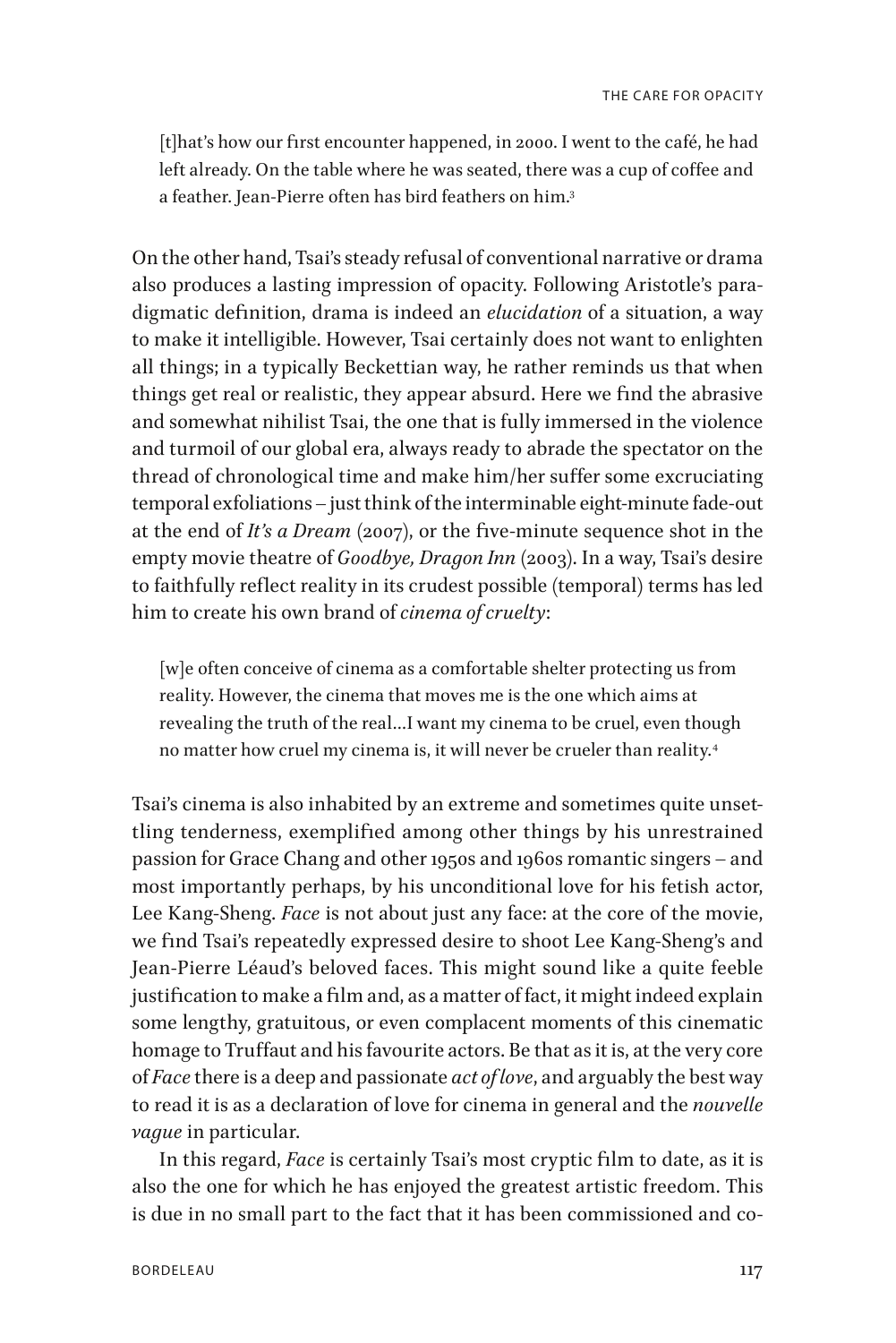produced by the Louvre Museum, who invited Tsai to create the first opus of the 'Le Louvre invites Filmmakers' collection – a series of works that are intended to renew our understanding of one of the world's greatest art collections. In a November 2009 interview with the French newspaper *Libération*, Tsai acknowledged these particularly favorable conditions of creation by presenting *Face* as an expression of his 'desire to go toward pure cinema', underlining the fact that 'the museum partly protects [him] against the immediacy that crushes films' consumption'.5 The museum for Tsai is both the occasion for a freer artistic expression and a unique shelter against oblivion. Or, as he nicely puts it: '[g]radually my movies find a home, and that is the museum.'6

Over the years, Tsai has in fact consistently denounced the commodification of cinema, its reduction to a pure commercial artefact. 'Cinema is not a commercial object', he says. If it would be, then 'the actors face in the movie could not be preserved. It is true creation that matters to me and it is through true creation that the actor's face can be preserved.'7 But what does it mean for Tsai to cinematographically preserve a cherished world, a beloved face? In what way does this imply to 'protect the obscurity of characters, relations and things'8 , as he states elsewhere?

In this article, I wish to explore this complex process of *cinematic transappearance* at stake in *Face*. More specifically, I will try to characterise Tsai's 'conservative' filmic gesture as an attempt at producing dense, affective, and deeply localised *chiaroscuri* in the age of global commercial (over)exposition. In other words, I want to explore the film's radical and provocative poetic meditation on the themes of media exposure and vulnerability through a special care for its affective, political, and socio-ecological conditions of emergence. The un-dramatic slowness that characterises Tsai Ming-Liang's cinema radically questions our constituent relationship both with images and with the disappearing spaces of global capitalism. In his movies, the spectator is often taken into a kind of pre-apocalyptic idleness, as if the world had suddenly stopped and remained suspended. 9 What is at stake here is his cinema's imaginal power of interruption – that is, how it is able to deactivate the dominant conception of a homogeneous and empty time to make us, literally, *entrer en matière* ('to enter in matter', or a material *intro-duction*). In the wake of Agamben's meditation about the immanent opacity of the forms-of-life, the ultimate aim of this article is thus to present Tsai's cinema (and *Face* in particular) as a potential media figure of inoperativeness or *désoeuvrement*.

Nowhere more than in *Face* does Tsai Ming-Liang's life and practice of cinema coincide more closely. Indeed, *Face* presents a sort of *mise en abyme*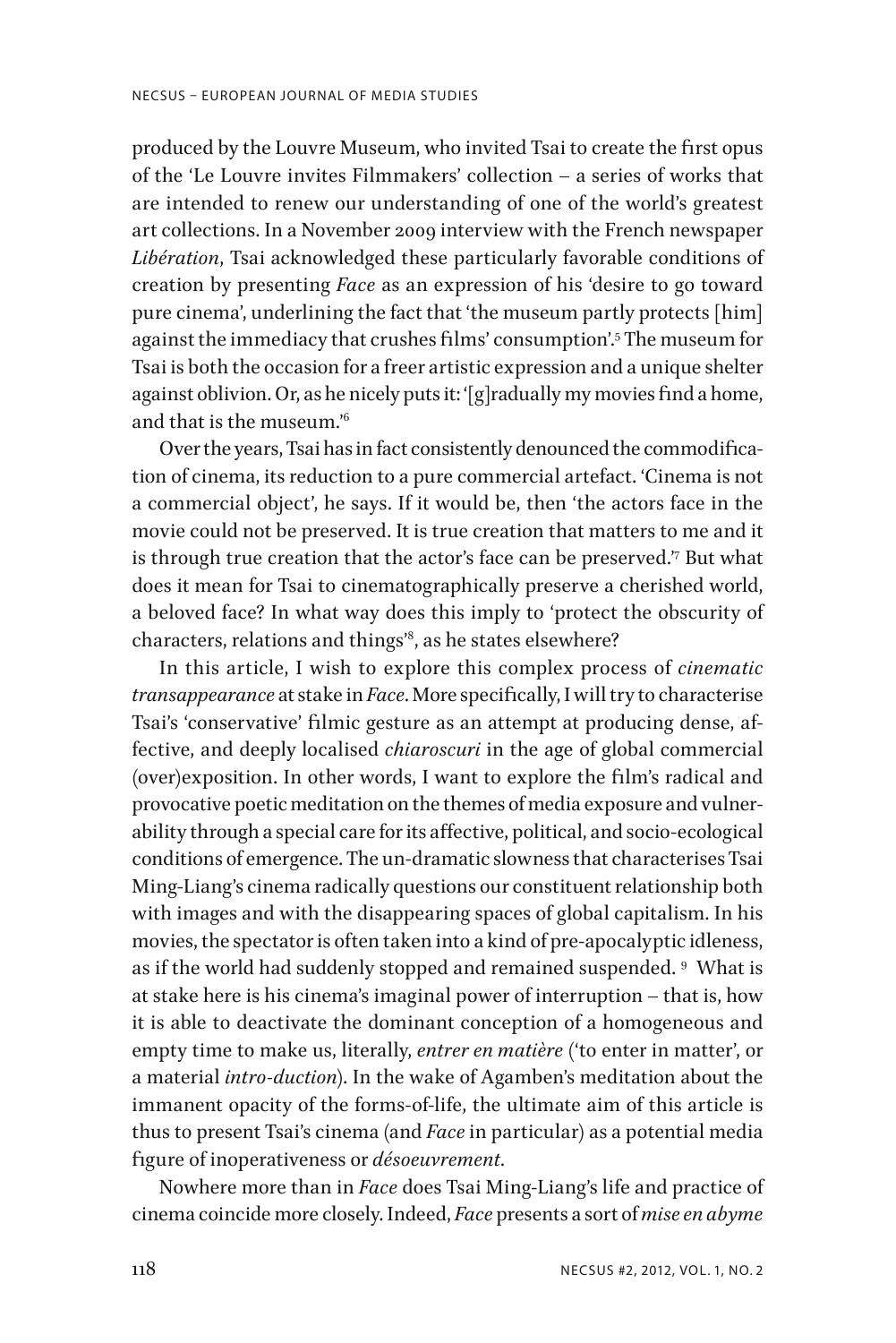of his own practice of cinema as Lee Kang-Sheng, Tsai's beloved avatar, plays the role of a director who shoots a movie at the Louvre museum and who must interrupt the shooting because of his mother's death. This process of cinematic self-reflection is rather blunt and, at times, plainly boring: think for example of the rather superfluous scene of an improvised supper between some of Truffaut's muses (Jeanne Moreau, Nathalie Baye, and Fanny Ardant). This attempt at cinephilic homage feels deeply whimsical and complacent, museifying well-known actresses' faces and adding them to the other stuffed animal heads present in the movie. Or perhaps, is this not precisely what Tsai is pointing at, cinema's inherent and insidious fetishising power, its fatal tendency to disconnect appearances from life, producing (in)glorious stars and transnational idolatry? In any case, for most western critics at least, *Face* represents a premature museification of Tsai's cinematic universe and it has been poorly appreciated.

*Face* unfolds like a dream – a very strange and idiosyncratic dream about cinema. My intention is not to comment or criticise that dream. On the contrary, I want to understand who made that dream, and the world he lives in. My approach to *Face* is not that of an art critic but rather of an anthropologist of the cultural interstices.<sup>10</sup> I am not so much interested in glossing over the film's aesthetic merits and demerits; instead, I wish to approach it (at least for now) as a poetic and human attempt at affective and artistic territory formation.

*Face* is an intimidating movie composed of loosely-connected poetic tableaux, and it is as easy to get lost in this cinematic labyrinth as it is in the Louvre (that 'great dragon', as Tsai used to call it). By trying to reveal the particular situation of the autobiographical in his work, I hope to offer not only interpretive keys to the potential viewer but above all, to emphasise the *sedentary component of Tsai's filmic gesture*, this vulnerable and utterly practical dimension where the distinction between life and art vanishes. Methodologically speaking, in the perspective of the ecology of media practices, I believe that, following Stengers,

such things must be expressed in the language of the practitioner who experiences them, whose obligations force her to experience them. The idiom and the factish affirm the territory. We can never fully understand another's dreams, hopes, doubts, and fears, in the sense that an exact translation could be provided, but we are still transformed as they pass into our experience. The experience is one of a deterritorialization that is ignored by the byways of criticism, a 'transductive' experience without which all criticism is a judgment and a disqualification.<sup>11</sup>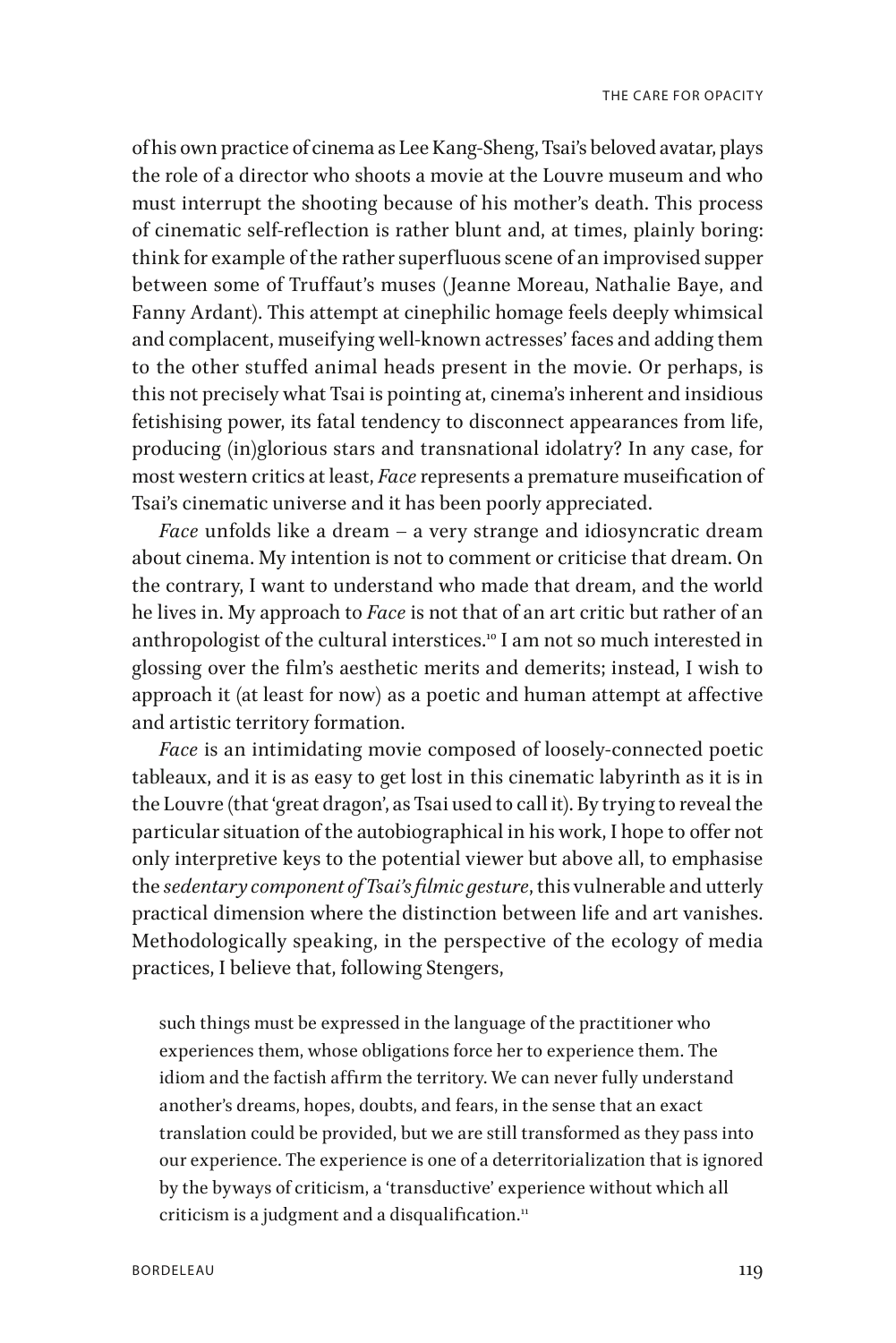#### **The sedentary component of Tsai's art practice**

I have already suggested that *Face* is arguably Tsai's most intimate and autobiographical film to date. For my part, the discovery of this rich cinematic oeuvre has coincided with a profound transformation of my global understanding of his work. I first saw *Face* during my two-month stay in Taiwan in spring 2010 as an invited researcher at the National Central University (NCU). This prolonged sojourn has allowed me to meet Tsai Ming-Liang and Lee Kang-Sheng on a number of occasions, as they were touring Taiwan university campuses with their last film and generously participating in discussions with the public after the projections. As the saying goes, this has been the occasion to discover the man behind the work. Naively, I used to think of Tsai as a minimalist and provocative director – one who can equally express the fundamental joy of anonymous desiring through improbable romantic situations, such as the final scene of *The Hole* (1998), where the two newlywed neighbours dance together to a song entitled 'I don't care who you are' (我不管你是谁,*wo bu guan ni shi shei*); or one who can stage an irresistible final cum shot by Xiao Kang and an anonymous Japanese actress reduced to the state of mere porno flesh (*The Wayward Cloud*, 2004). This is the Tsai that I used to imagine: artsy, deeply original, and cruel – a purely *nomadic* Tsai.

In return, what I discovered is a compassionate, locally-rooted, and surprisingly talkative Tsai, who prides himself on offering me his homebaked cookies when I unexpectedly met him for the first time in his café, or to cook lunch for the post-production team during the editing of *Face* (as his editor, Jacques Comets, stated); who, in his video-installation *It's a Dream* exhibited at the Taipei Fine Arts Museum (2010), carefully arranges the seats so that people pay attention to the fact that they are together as they watch the movie; who constantly reiterates how he loves to film Xiao Kang's face and rear end, and how he will never make a film without him; who wants to know if you believe in spirits, and who dares to let the time of an all-too real mourning follow its own inescapable course all the way through his films (*What Time is it There?* [2001], and of course, *Face*). In short, I became more attentive to what, following Isabelle Stengers, I will call the *sedentary component* of Tsai's cinematic practice.

What is at stake here is certainly not drawing a definite line between the 'good' traditional sedentary and the 'bad' modern nomad – all the more so within Tsai's own work. As Stengers carefully points out, it is not about identifying nomads and sedentaries, but rather, in each given interaction, 'a contrast whose scope does not exceed that interaction'.12 The question here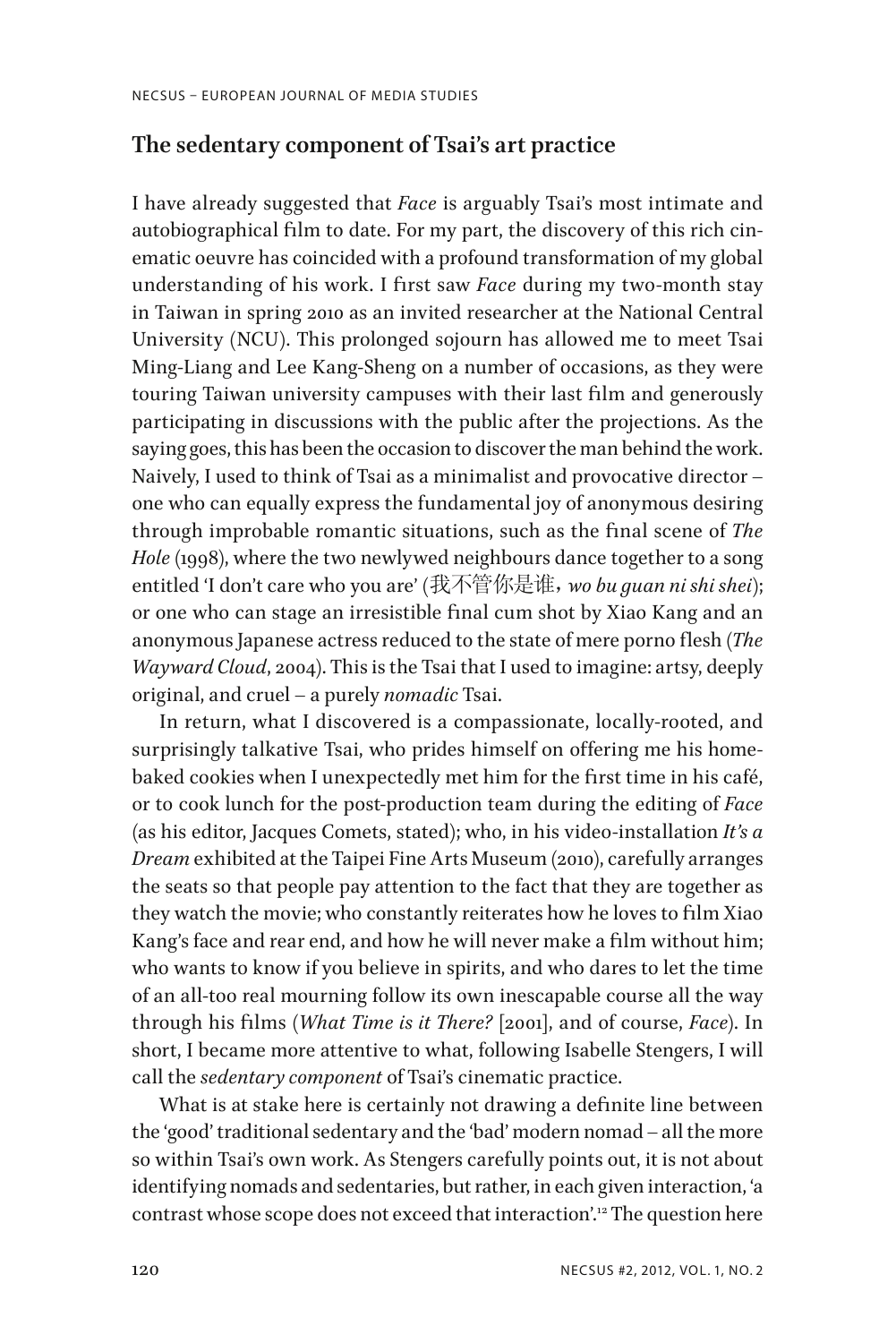is to what extent a film can be morphed into a deterritorialising figure of thought, and inversely, where we should be content to simply dwell in its proximity as it lays in the disclosure of its own being, between rising and sheltering, as Martin Heidegger, a well-known apologist of the truth of a work of art, would say.

The concept of a sedentary component is a 'technical' specification for the experience of *désoeuvrement* at the core of Tsai's art. In Stengers' *The Curse of Tolerance*, this concept refers to an essential dimension of the mode of existence and enjoyment of one's own practice: in short, the sedentary component concerns what literally *im-ports*. In Stengers' constructivist optic, it is what comes closer to what others (like Foucault or Agamben) would call, after Hegel, an ethical substance. In the perspective of ecology of practices that promotes transductive experiences of deterritorialisation, the sedentary component refers to the interiority of a fold, a minima of belonging, a threshold of territoriality, a differential vulnerability – that is, a soul – that constitutes itself as a practical limit against the destructiveness of generalised equivalence.<sup>13</sup> The affirmation of the sedentary component of a vital practice opposes the modernist and hegemonic understanding of economics: all things – all practices – are *not* equal.

Whoever is engaged in an activity such that 'all ways of doing are not equivalent' is, in this sense, a practitioner. This means of course that an economic order in which it is normal to 'sell one's own workforce' is an order dedicated to destroy practices.<sup>14</sup>

Arguably, Tsai Ming-Liang would defend a similar position, as he fiercely defends freedom of creation against the film industry: '[f]or me, filmmaking is very personal…I never consider myself part of the film industry. I treat my work as exquisite craftsmanship...art is about individual person.<sup>15</sup>

One of the main interests of Stengers' discussion of the sedentary principle is that it is grounded in a cosmopolitical reflection oriented by what she calls the 'eventuality of peace' – that is, not a regulation or pacification of practices, but their harmonious convergence as a speculative possibility. Of particular interest is her concern for the fragile singularity of practices and how it might be compromised if they are forced to 'expose' themselves in improper conditions. Discussing the conditions of representation in a hypothetical Parliament of things, the main challenge of the cosmopolitical proposal thus becomes to acknowledge the 'presence of the sedentary as such<sup>16</sup>, which is usually left in the shadows and does not appear on the political scene. If, for Stengers, politics is a contingent practice that neces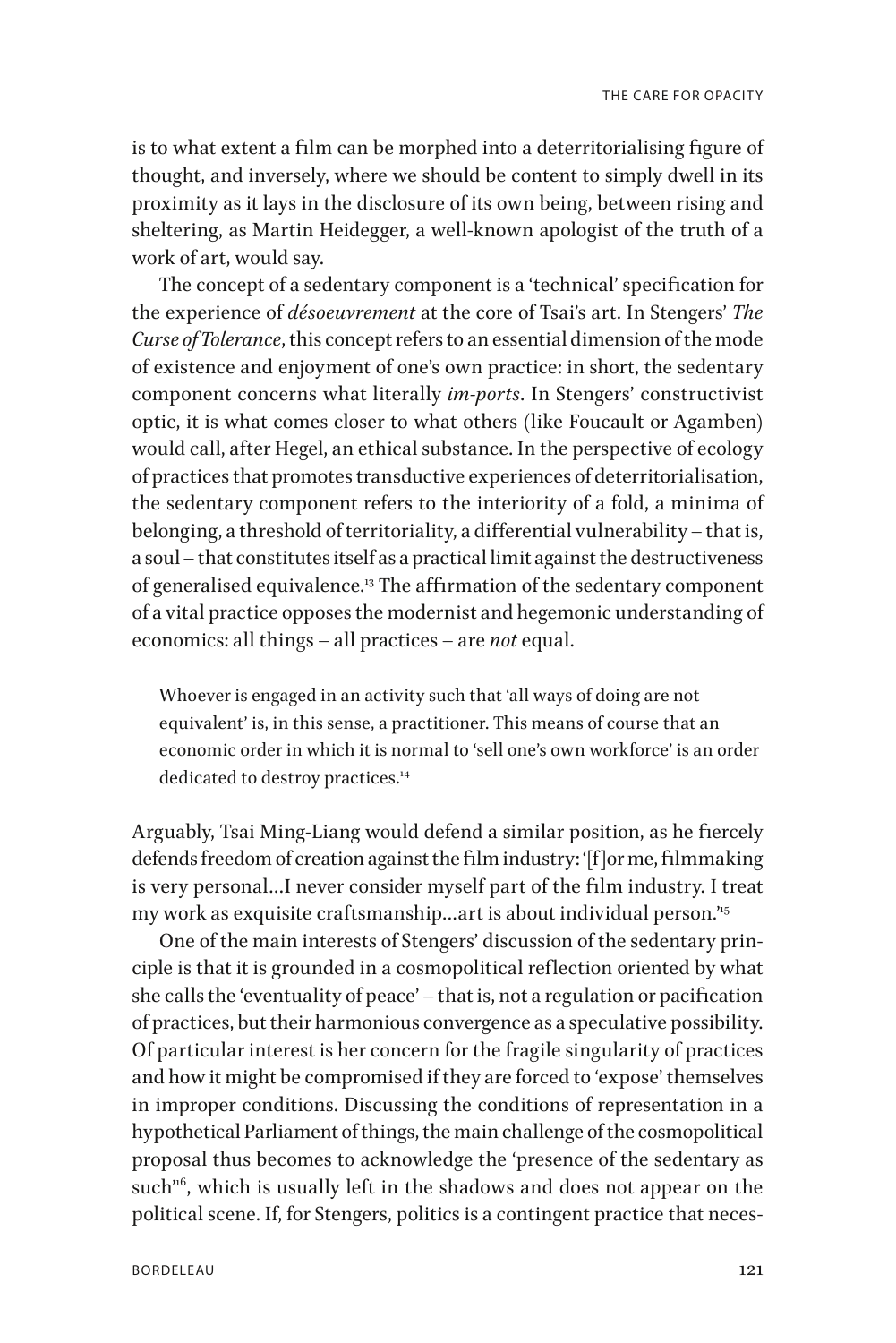sarily involves a certain degree of exposure or representation, it is only in the cosmopolitical horizon that we can imagine a world in which each and every singular (shadowy) sedentarity would be peacefully *saved* as such.

A similar challenge appears in relation to Tsai Ming-Liang's work: how to give an account of the strong autobiographical (and vulnerable) dimension of his art without falling in the trap of the merely personal and idiotic, and also how not to overtly politicise it? In other words: *how to remain in the now, with the now, on the now of Tsai's practice of cinematic transappearance?* As for Stengers' practical sedentaries, the main danger here would be to force Tsai Ming-Liang into a politics of imaginal interruption and *désoeuvrement* without giving the affective sedentary component the due attention. For in fact, the power of imaginal interruption and *désoeuvrement* lies precisely in the specific relation to the autobiographical sedentary component. In Agamben's terms, the situation of Tsai's sedentary component within his work amounts perhaps to 'a potentiality that conserves itself and saves itself as such in actuality'.<sup>17</sup> It is this conservative and/or sedentary aspect of Tsai's cinematic practice that I would now like to discuss in detail, through Agamben's idea of love.

#### **Shadows of a love**

It is one of the most beautiful love scenes of recent cinema, a living tableau, a contemporary masterpiece of chiaroscuro. In pitch dark, we hear the crackling sound of somebody eating chips, followed by a woman's heartfelt laughter. A small and blurry dot of red incandescence appears: it is the burning tip of a cigarette, exchanged between the partners. The light gets stronger as the smoker takes a puff, and then comes back to its mild ember state. Suddenly, a lighter sparks: two faces appear for a short moment. She feeds him chips and laughs again. We are back in the dark. The cigarette moves slowly between the two lovers, a firefly in the night. Light, faces, laughter, dark. Lovers in the dark. Light. She does not laugh anymore. They gaze at each other in the glow of the lighter, quietly fascinated. Dark again. Breath. The breathing of the night. Light. She explores his body with her mouth, kissing him gently on his forehead, on his nose, on his mouth, on his chin, on his neck, on his shoulder. Two faces in the dark, gazing at each other. The infinite mystery of a lover's face. Incipient, anonymous. An idea of love:

[t]o live in intimacy with a stranger, not in order to draw him closer, or to make him known, but rather to keep him strange, remote: unapparent – so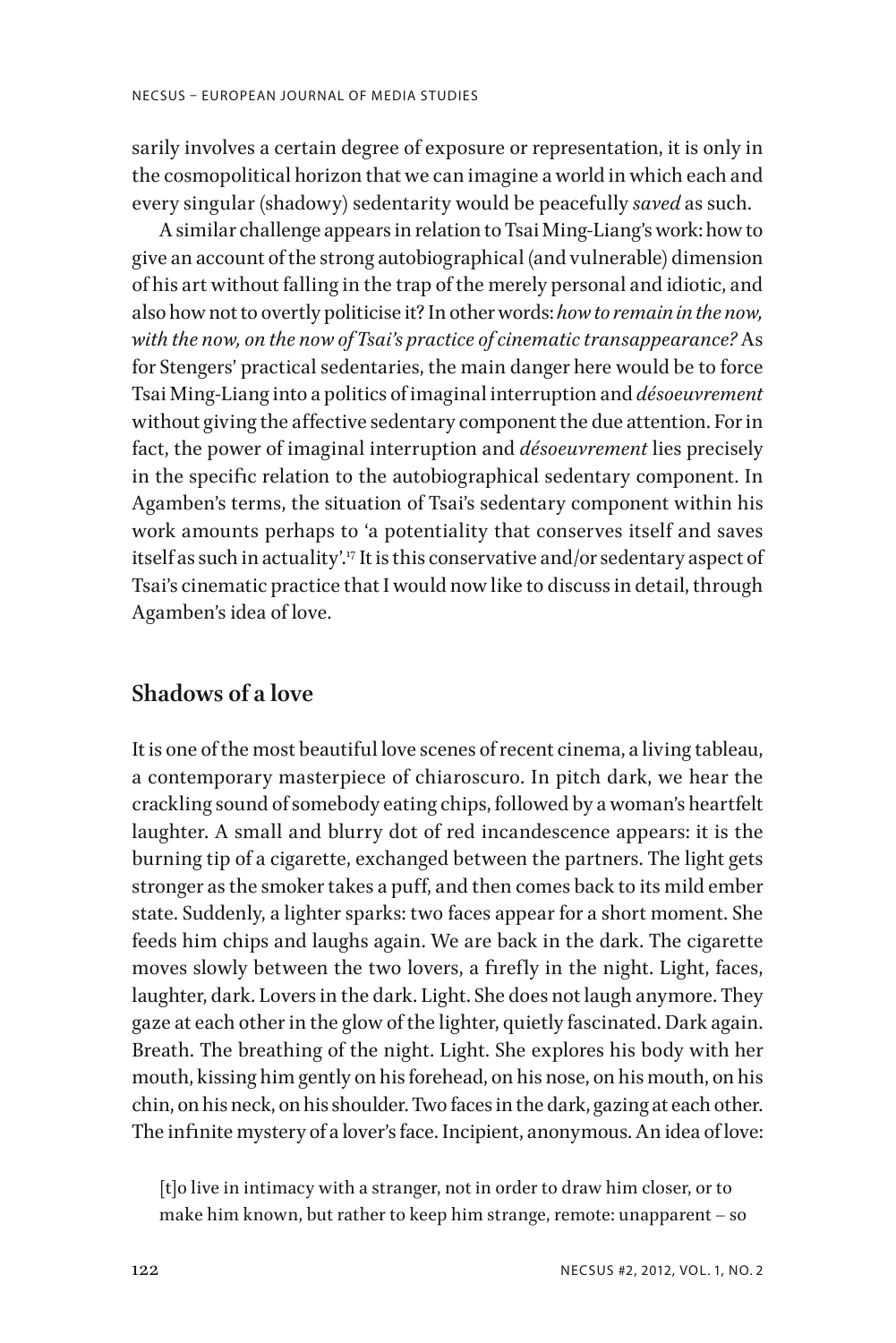unapparent that his name contains him entirely. And, even in discomfort, to be nothing else, day after day, than the ever open place, the unwaning light in which that one being, that thing, remains forever exposed and sealed off.<sup>18</sup>

The trailer for *Face* starts silently with an excerpt from this exquisite and slow-paced intimate scene, followed by a sensual Spanish version of Dalida's song 'History of a Love' – a title that tells us just what this movie is meant to be. It is indeed the story of *a* love, part of the challenge being to properly address the very singular (or sedentary) nature of this cinematic act of love. Love and its irresistible chiaroscuri could very well be the famous Northwest passage of the geography of the true life ardently looked for by the Situationists, this 'point of indifference between life and art, where *both* undergo a decisive metamorphosis *simultaneously*' 19 – the point where Tsai's life and his oeuvre become thoroughly indiscernible. Tsai's cinema would then be a sort of poetic *camera obscura*, in which love's fabulatory power slowly reveals itself, bringing life to images and images to life.

In Tsai's film, love is often depicted as an irresistible flood: water creeping in the most private and desolate lives, breaking into the most watertight interiors. To keep up with the most recent examples: water flowing out of cracked concrete in the affectively desertified world of *The Wayward Cloud*; water becoming an inner sea of tranquility on which the characters dreamily navigate while lying on a mattress in the final sequence of *I Don't Want to Sleep Alone*, etc. In *Face*, the poetic conflation of love and water is revived once again, this time through a spectacular outbreak in the kitchen pipes of Xiao Kang's apartment. The violent eruption of water is actively fought by Xiao Kang in vain; the apartment soon becomes entirely flooded, allowing for an amazingly peaceful yet unexpectedly transgressive scene, where Xiao Kang kneels at his mother's bedside massaging her aching belly, as she pushes his hand toward her private parts. As dystopic and delusional as Tsai's films can be, we cannot but acknowledge the fact that they are also systematically permeated with irresistible drives bringing people together: *I Don't Want to Sleep Alone*, as the title states, or, quite literally: *Vive l'amour!*   $(1994).$ 

#### **Raw life/bare life**

It is often said that Lee Kang-Sheng is Tsai's fetish actor. By this, it is generally meant that Lee Kang-Sheng is the object of a scrupulous and quasi-obsessive attention, with some people often speculating over the exact nature of Tsai's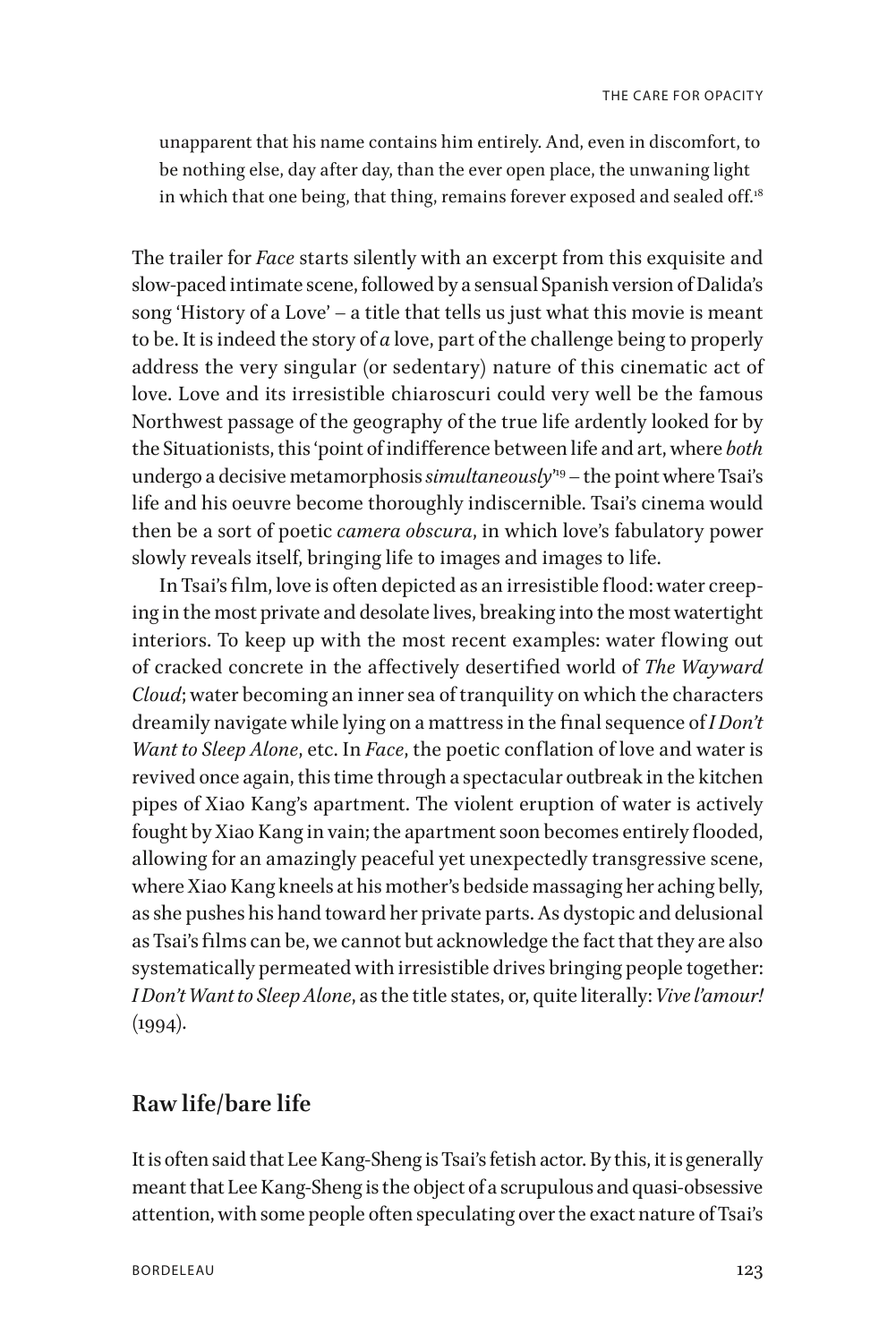desire for his own personal cinematic Adonis. In the numerous interviews that they have given since the release of *Face*, Tsai has constantly reasserted the vital importance of Lee's presence in his filmmaking process:

[i]t's because of this actor Lee Kang-Sheng that I gradually discovered the meaning of filmmaking. I finally have the opportunity to look at a face and its minute changes, the minute changes over time. These changes are irreversible. They reveal the truth of life ceaselessly. I feel very fortunate to capture Lee Kang-Sheng. *Without his face, I don't want to make film anymore*. 20

One cannot help but note a certain contradiction between the radical objectification with the radical passivity Lee is subjected to in Tsai's films and, at the same time, this moving and deep-felt remark about the temporal singularity of Lee's beloved face. In *Face*, this tension is made sensible through the omnipresence of raw meat. Raw meat plays different poetic functions in the movie: in the winter cold, harshly-lit Parisian context of the Louvre, it is mostly identified with Laetitia Casta, who plays the role of an actress playing the role of Salomé, and who is quietly suffering from her condition of overexposed filmic flesh. The reenactment of Salomé's dance in the meat freezer with Lee Kang-Sheng coldly confirms her crude/cruel destiny: if the Louvre museum is a great freezer of beauty, Casta is its finest prey – a great predatory *femme fatale*.

In the intimate, dimly-lit context of Lee Kang-Sheng's Taiwanese morning, raw meat plays an equally crucial role, being closely associated with his mother's presence. Right after the first scene of the missing Jean-Pierre at the café, we see Lee Kang-Sheng's mother rhythmically chopping meat in her kitchen. After her death, her two daughters cannot seem to figure out what to do with all of the chopped meat they find in the freezer. In a scene that beautifully expresses the state of confusion and distress following the death of a close relative, the first daughter decides to put some order into her mother's freezer and throws away all the small packs of frozen meat, struggling with the ones that seem to have been there for a little too long. 'All is rotten' she says, reading determination and imperativeness on her face. Shortly after, in the same sequence, her cleaning attempt is reversed by her sister who, in an equally obsessive move, puts all of the meat and food plates back in the refrigerator; she even caresses it as if to say that everything is now back in order, as she tenderly sheds tears over her mother's death.

Here, consumable raw meat serves as an effective image of the temporal and ephemeral aspect of human corporality. Raw meat's transitional sig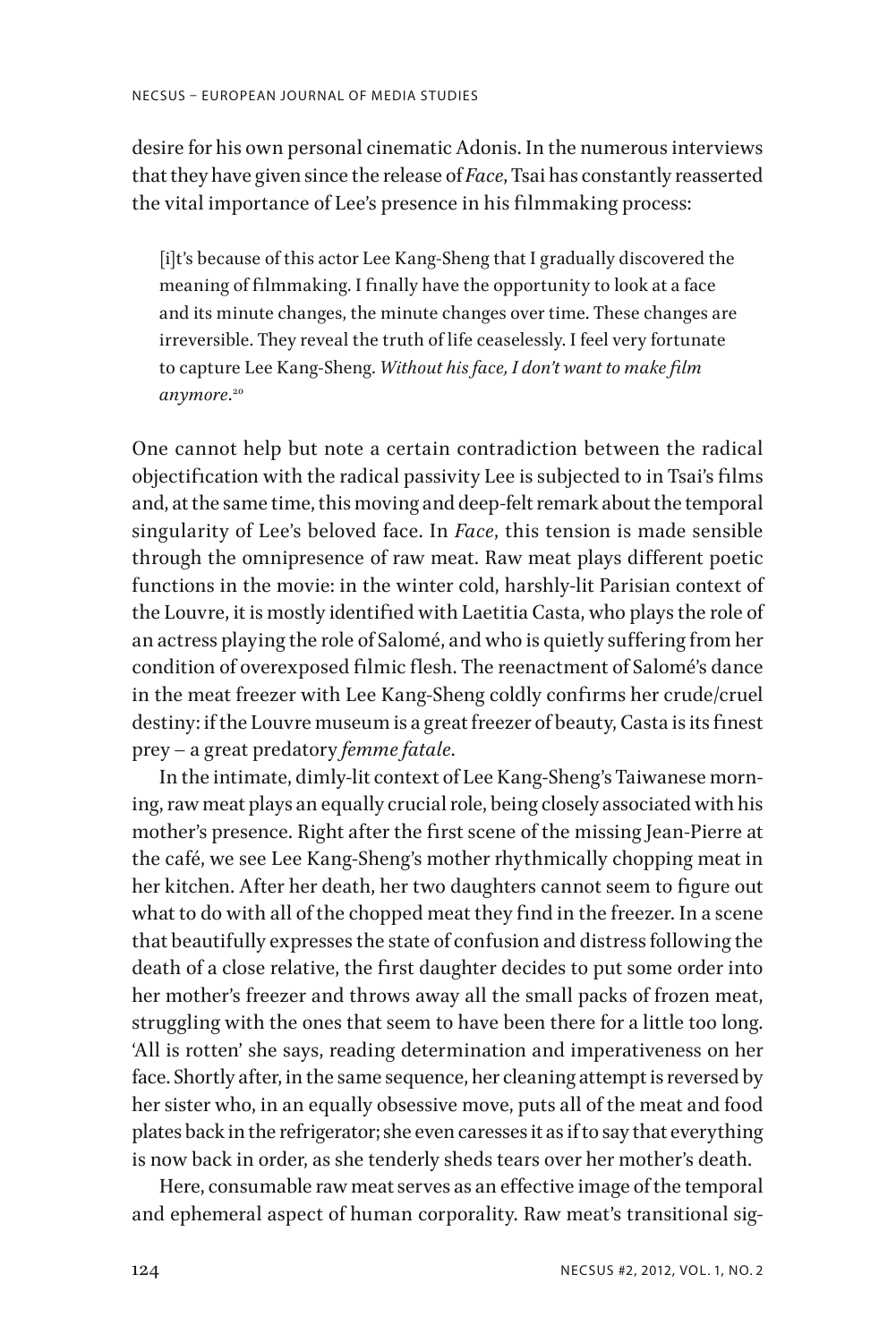nificance is further enhanced when, a little later on, Xiao Kang repeats his mother's cooking gesture of chopping meat, producing yet again the same typical beat. Incidentally, this moment coincides with her mother's spirit finally leaving the house after haunting the place for several days. Chopping meat thus appears as a sort of ritual gesture that enables her spirit to finally rest in peace, a banal daily act that becomes a way of connecting the realm of the living and the realm of the dead.

In a quite unexpected comment about this scene, Tsai extends the fabulatory power of the image of raw meat and the quasi-archetypal chopping gesture to the cinematic realm of the actors' corporality proper. 'Everybody can recognize the sound of hand-chopping meat, humans and spirits alike… I think that the hand-chopped meat texture and that of actors is the same."<sup>21</sup> Tsai's poetic levelling of the actors' corporality through the image of raw meat exemplifies his will to blur the distinction between reality and fiction, revealing a quite disturbing way of conceiving corporality as cinematic raw material. Here, one cannot help but think of Robert Bresson's naturalist or functionalist conception of the actor as model; for example, when he states that 'to film [cinématographier] somebody does not endow her with life. It is because they are alive that actors give life to a work.<sup>22</sup> But what does it mean to conceive of an actor as being first and foremost *alive*? What is obtained in this artistic reduction to bare life? Conceived from a formal perspective, Tsai's artistic search for a point of indetermination between art and life culminates in an exploration of the expressive potential of *radical passivity*.

Tsai shares with Bresson a naturalist concern for bare life and corporality, although he does not 'denude' his filmic flesh in quite the same way as the French master (the main difference residing probably in Tsai's long-lasting hostility toward narrative). In what constitutes arguably the best article written on the work of Tsai Ming-Liang, Jean-Pierre Rehm suggests that as the narrative dimension of Tsai's grows ever more rarefied, the weight of the movie is 'abandoned to the actors' bodies. To their opaqueness.<sup>23</sup> In a subchapter insightfully called 'Where are the Corpses?', Rehm further amplifies Tsai's proximity with Bresson: '[t]hese bodies are just figures consecrated to movement, silent gestures that could take the place of puppets.<sup>'24</sup> Nowhere is Xiao Kang's body more opaque and radically passive, closer to that of a malleable doll or marionette, than in the uncanny scene of *The River* (1997) in which he plays a mannequin floating on the Danshui river. As Rehm suggests, this scene works as a perfect *mise en abyme* of Xiao Kang's acting:

[w]hen he is offered a role in a film, within a film, his role requires the most passive acting possible. In a highly programmatic sense, in fact, he is less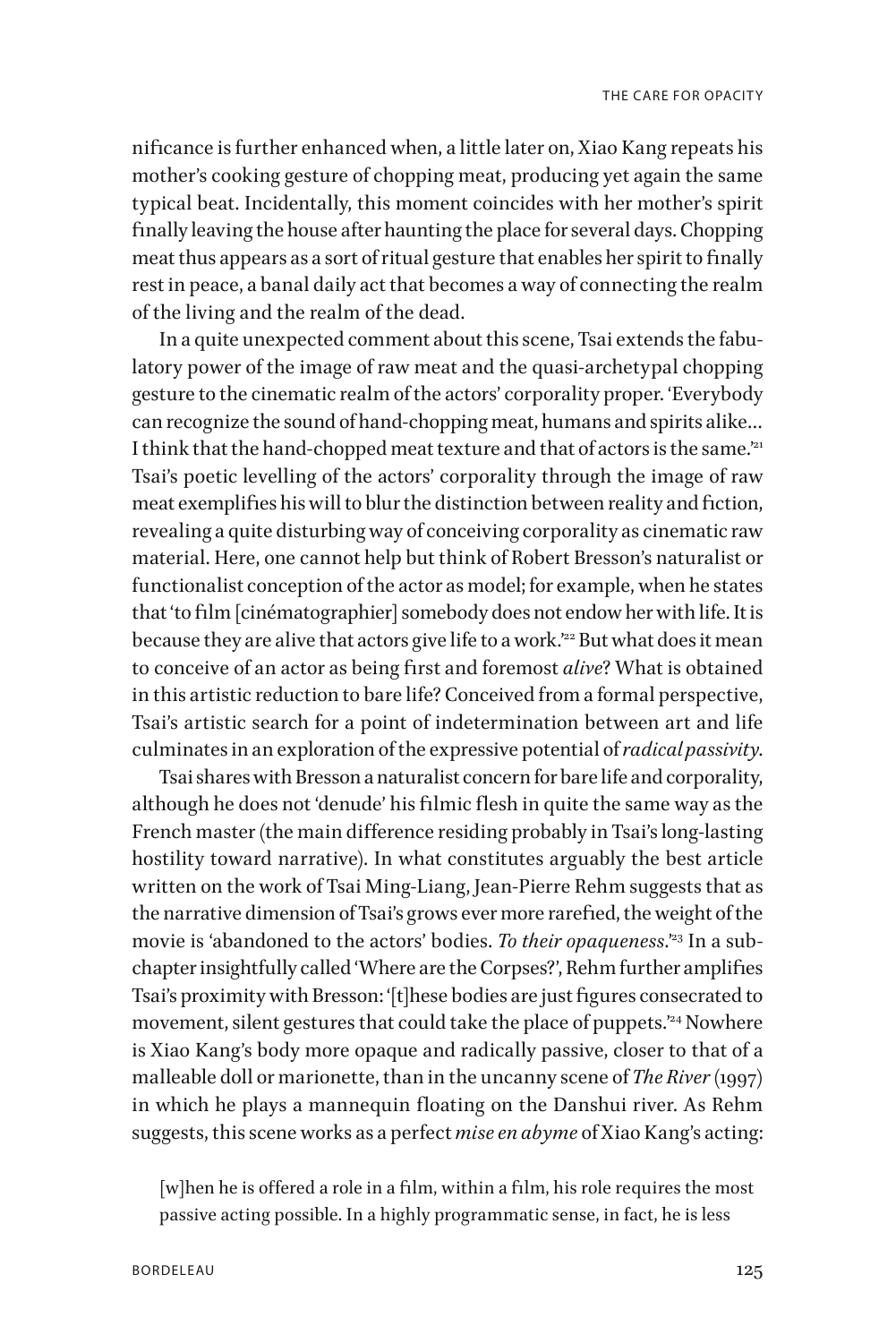called to act the modest role of a drowning victim than to be a stunt double of a pale, stiff, clumsy mannequin that represents a dead man. His performance, bordering on complete inconsistency, only allows him to display one talent: the ability to be a body holding its breath while floating.<sup>25</sup>

Published in 1999, Rehm's essay anticipates some of the essential features of Xiao Kang's future cinematic adventures. The 'willing gigolo' of *The River* (1997) indeed becomes the impassible porno star of *The Wayward Cloud*, and Xiao Kang's radical passivity is further explored through such figures as the paraplegic in *I Don't Want to Sleep Alone*; or in *Face*, as the filmmaker is dumbfounded by Laetitia Casta's breathtaking beauty during the shooting of her sensuous dance, later becoming the actual victim of her erotic reenactment of the beheading of St John the Baptist.

Returning to the question of singular love, or Tsai's love of Lee Kang-Sheng's face, we are confronted with a peculiar paradox, one that we could perhaps call the paradox of the spiritual automaton – a paradox that Bresson has beautifully expressed in what constitutes his most condensed formula about actors' corporality: '[m]odel. All face.'26 The formula refers to an anecdote reported by Montaigne: a man asks a beggar how he can endure such winter cold in a simple shirt while he is muffled to the ears. 'And you, Monsieur, he replied, you do have your face discovered: now, *I am all face.*<sup>27</sup> In the context of Bresson's meditation, with wit and humor this anecdote forwards something like a *degree zéro* of visageity: face lowered to an unqualified openness, a pure inscription surface. The beggar's sally crudely strips away the (human) visage out of the (corporal) face – a more politically-oriented comment on this scene would suggest that the beggar was ironically displaying where he stood in the particular 'distribution of the sensible' of his time; its strangeness forcefully reflects the very *imaginal* effort required to artistically turn human presence and corporality into raw filmic material in order to abstract new expressive properties from it.

In the wake of Bresson's technical dequalification of the visage toward pure corporal availability, Tsai's oeuvre is equally traversed by a strong tendency to 'undo the face', as Deleuze and Guattari would put it. His films regularly plunge into a becoming imperceptible or clandestine, like the homeless Xiao Kang wandering in the streets of a foreign country (Malaysia, for that matter) of which he does not speak the language, or like the anonymous Xiao Kang abandoning his street vendor job by showing up to an interview to become a porno actor (at the very end of the short feature *The Skywalk is Gone*). Xiao Kang is Tsai's spiritual automaton, a pure model ready to comply with any request, a whatever singularity in a state of permanent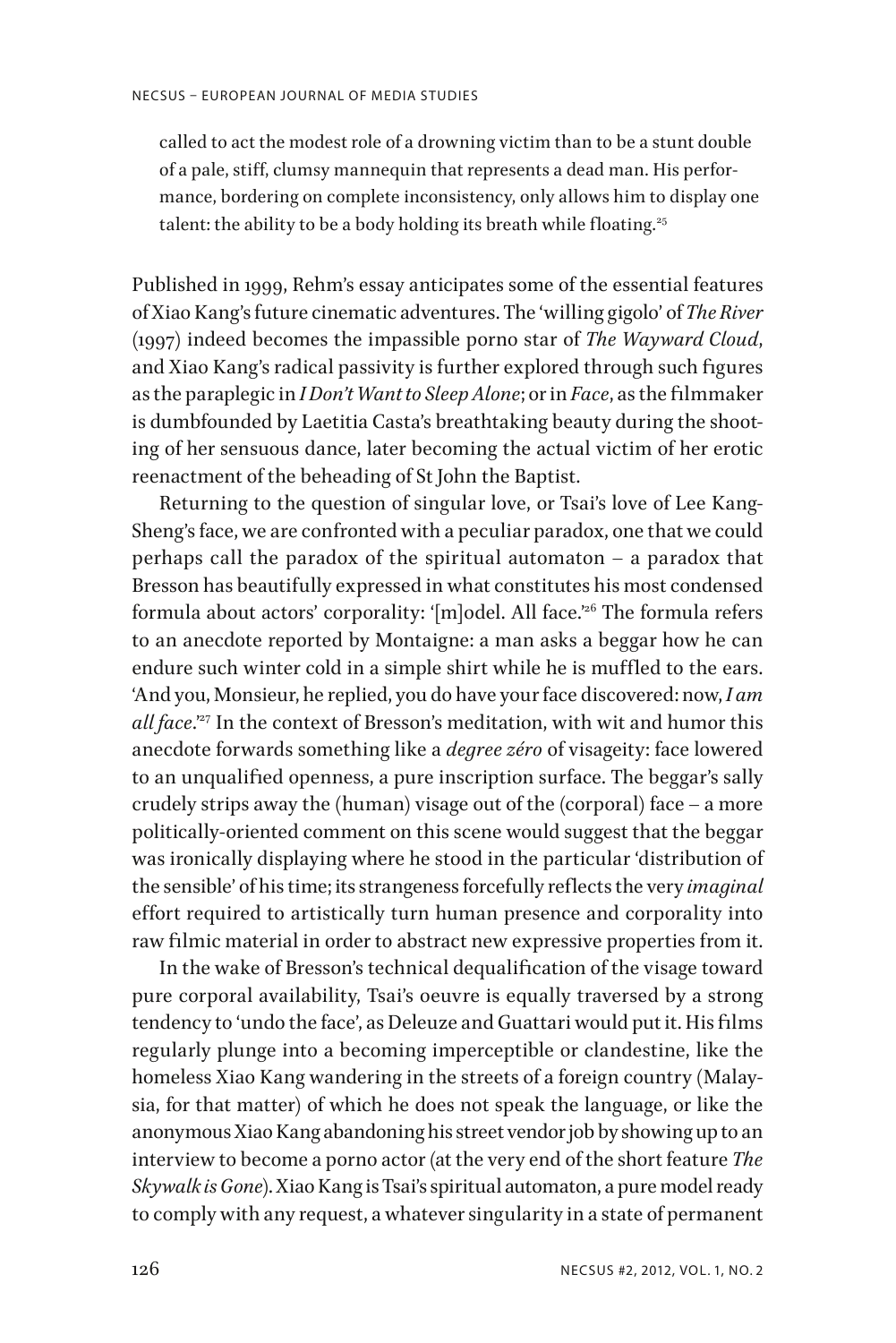availability. Like Musil's man without qualities, 'his place and function are determined by everyone else, in other words, by the world', and his 'faculty for desire remains innocent, in waiting, potential, so free from itself that it could never decide to initiate an action of its own'.<sup>28</sup> It is this formal process of radical passivity's abstraction that Tsai exemplifies through the image of raw meat – radical passivity as a dire but necessary consequence of a will to flatten out all things toward pure cinematic transparency. This aesthetic of *désoeuvrement*, or literal emptying out of lives and things, brings us to the threshold of a life deprived of any 'higher' purposes – bodies abandoned to their daily opacity, bare lives.

#### **A passion for facticity**

Tsai's love for Lee Kang-Sheng runs through all his films, but it is in *Face* that it is most directly revealed, the movie being essentially motivated by the desire to preserve Xiao Kang's (and Jean-Pierre Léaud's) beloved faces. In echo with Agamben's idea of love, *Face* is a film by means of and in which Tsai's unique, incomparable objects of love will be forever exposed *and immured*. However, is this not the first and foremost mission of a museum, to expose *and* seal off an object from the world? Love, like a museum, tends to appropriate an object by literally putting it out of circulation – that is, out of commerce. It is therefore through the museum's potential to extract an object out of its worldly use and exchange that Tsai's cinematic act of love can reach its higher artistic expression and, perhaps, reveal its deeply *fetishist* nature – that is, its passionate *facticity* (the two words are etymologically related).<sup>29</sup>

In *The Passion of Facticity*, Agamben proposes an inspired close reading of a quite marginal concept in Heidegger's work: namely, love. In *Sein und Zeit*, the analysis of the Dasein's *stimmung* (or affective tonality, fear, and anxiety) is given much importance – but love only figures indirectly in an endnote to section 29, through quotes of Augustine and Pascal. Agamben sustains that love is crucial to understand Heidegger's concept of facticity, which is essentially defined by a dialectics of latency and non-latency: '[f] acticity is the condition of what remains concealed in its opening, of what is exposed by its very retreat.'<sup>30</sup> As it is well-known, Heidegger conceives of this paradoxical movement of opening and withdrawal as the experience of the truth of being, and it is along these lines that Agamben proposes a definition of love as expositional paradox: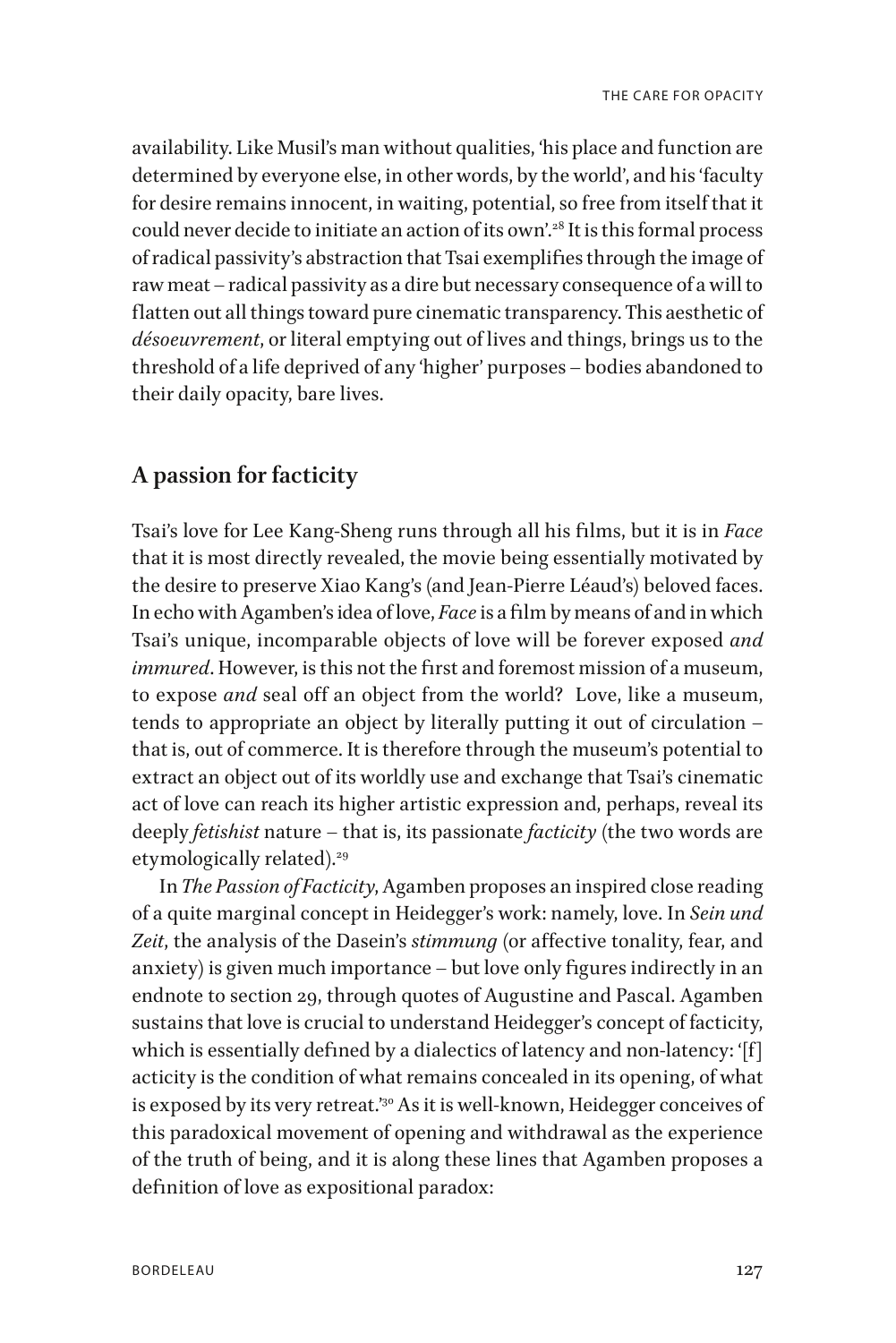[w]hat man introduces into the world, his 'proper', is not simply the light and opening of knowledge but above all the opening to concealment and opacity …. Love is the passion of facticity in which man bears this nonbelonging and darkness, appropriating (*adsuefacit*) them while guarding them as such.<sup>31</sup>

As understood in the wake of Heidegger's thought, love withholds an essentially *conservative* component, in the sense that it tends to highlight and preserve the object of love *as such*, in its singular, opaque, shadowy facticity. It is along the lines of this 'suchness' that love's expositional paradox allows for a literal *entrée en matière*; and indeed, in a Heideggerian perspective, paradoxes seem inevitable when one wishes to plunge into what I would call here, failing a better word, the living singularity of *a* world. In this regard, the passion for facticity can be understood as a passionate materialist inclination – passionate here referring as much to resoluteness as to an intrinsic passivity inherent to the experience of love. Ultimately, Agamben's description of love's paradoxical conservatism is essential to what I have defined earlier as the sedentary component of Tsai's artistic practice. It constitutes the burning heart of a cinematic practice that, in many regards, works as an imaginal interruption and affective slowing down in the era of global mobilisation. In a recent conference given at National Central University in Taiwan, Tsai shared his rather pessimistic view on our contemporary world that reveals his concerns for ecological (and spiritual) conservation:

[l]ife is business, life is competition. We see how the directors squeeze themselves only to produce box-office success. We see how the politicians intend to persuade people that economic development should come first, regardless of the fact that the ozone layer is getting thinner and thinner as global warming becomes more and more serious, and that the earth cannot withstand more exploitation. In this weakened environment, an era of recycling is coming. *I think everything should be stopped*, including my lecture here, my movie production, everything.<sup>32</sup>

By centering our attention on the question of love, we leave aside some formal and dystopic aspects of Tsai's aesthetic of désoeuvrement and its 'expropriating' effects, to move toward the ethical and sedentary component of his art practice. One must understand ethics here in its most literal sense, that is, as relative to *ethos*, a way of being by way of which one *in-habits* and produces her existential territory – 'the ethos is also the Abode'.33 Without proper consideration of love's sensuous play of appearances, one runs the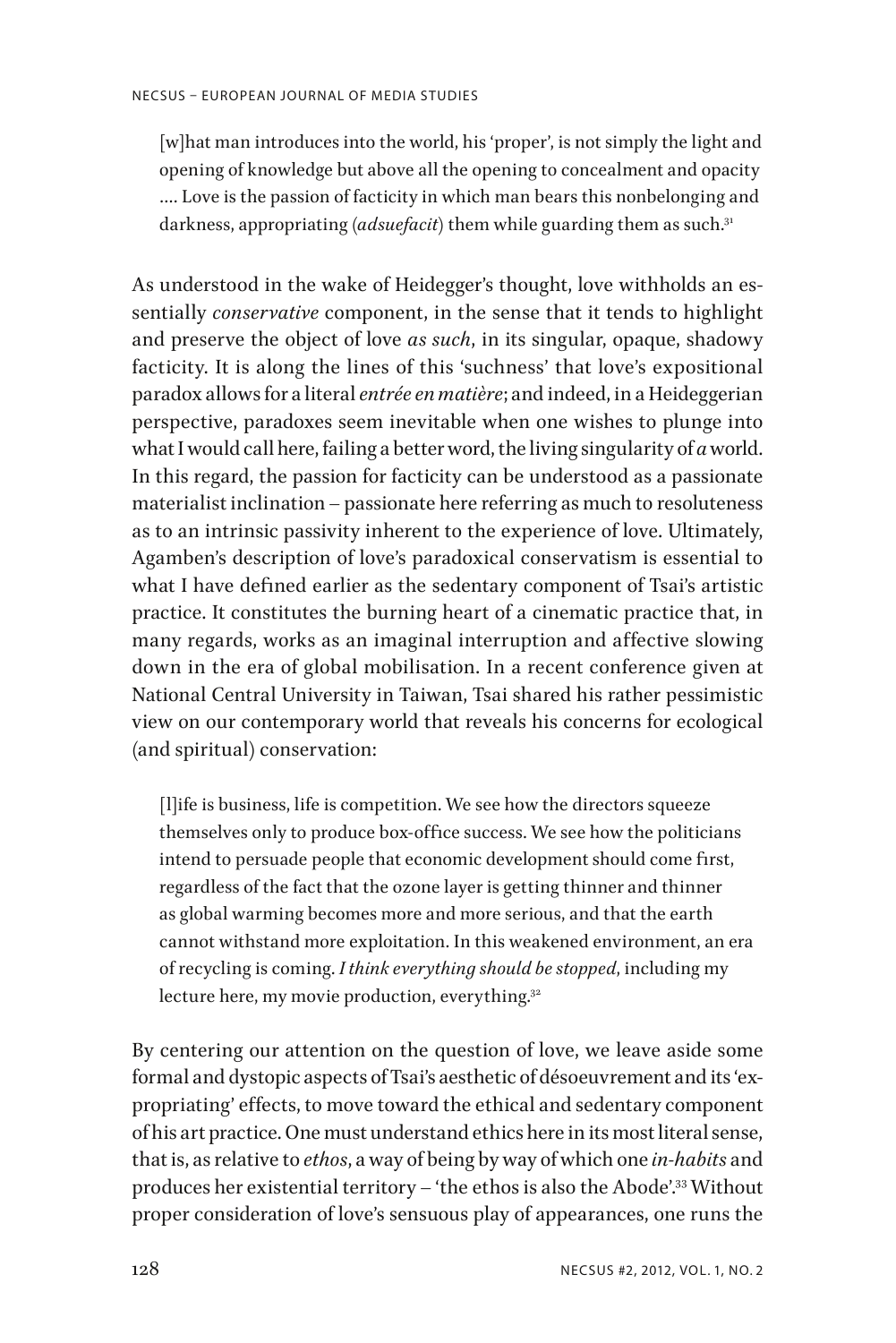risk of missing the passage from the opacity of a form-of-life and its constitutive desires to the transparency of its cinematic expression – or, in other words: how cinema is, for Tsai, the imaginal and poetic practice without which there would be no *appropriation* of his object of love in the first place.

\*\*\*

In *The Open*, the idea of désoeuvrement is exemplified through a discussion of Tiziano's painting *Shepherd and Nymph* (c. 1570), which depicts a shepherd and a nymph just after they consummate their love. Agamben suggests that in their inoperative, post-coital state, they find themselves 'no longer either concealed or unconcealed – but rather, inapparent'.34 In the last instance, in the state of désoeuvrement, one is somehow 'de-void' or emptied out, becoming concomitantly opaque and transparent. Let this paradox transappear and shine forth, as it does all through Tsai Ming-Liang's oeuvre – and life.

#### **Notes**

- 1. Tsai 2007.
- 2. Merleau-Ponty 2003, p. xxii (emphasis added).
- 3. Tsai 2009a.
- 4. Tsai 2010a, p. 169.
- 5. Tsai 2009a.
- 6. Interview with Noah Buchan, 'Film's death and resurrection', *Taipei Times*, 25 March 2010.
- 7. Tsai 2009b.
- 8. Tsai 2004.
- 9. See Bordeleau 2009.
- 10. This is the first of a series of article on Tsai's recent works. See also 'Lee Kang-Sheng and Tsai Ming-Liang: une relation idiorythmique?', *Hors-champ*, 2011, http://www.horschamp. qc.ca/spip.php?article454, and 'Tsai Ming-Liang at Home/at the Museum', to be published soon in a special issue of *Studies in European Cinema*.
- 11. Stengers 2011, p. 371.
- 12. Ibid., p. 364*.*
- 13. In François Jullien's terminology, it amounts to what he calls the integrative power of 'connivance' – that is, a tacit mode of relation to the world that aims to fold things inside a situation instead of extracting or *abstracting* general knowledge from it. See Jullien 2010.
- 14. Stengers 2006, p. 160.
- 15. Tsai 2010b.
- 16. Stengers 2011, p. 395.
- 17. Agamben 2000a, p. 184.
- 18. Agamben 1995, p. 61.
- 19. Agamben 2000b, p. 78.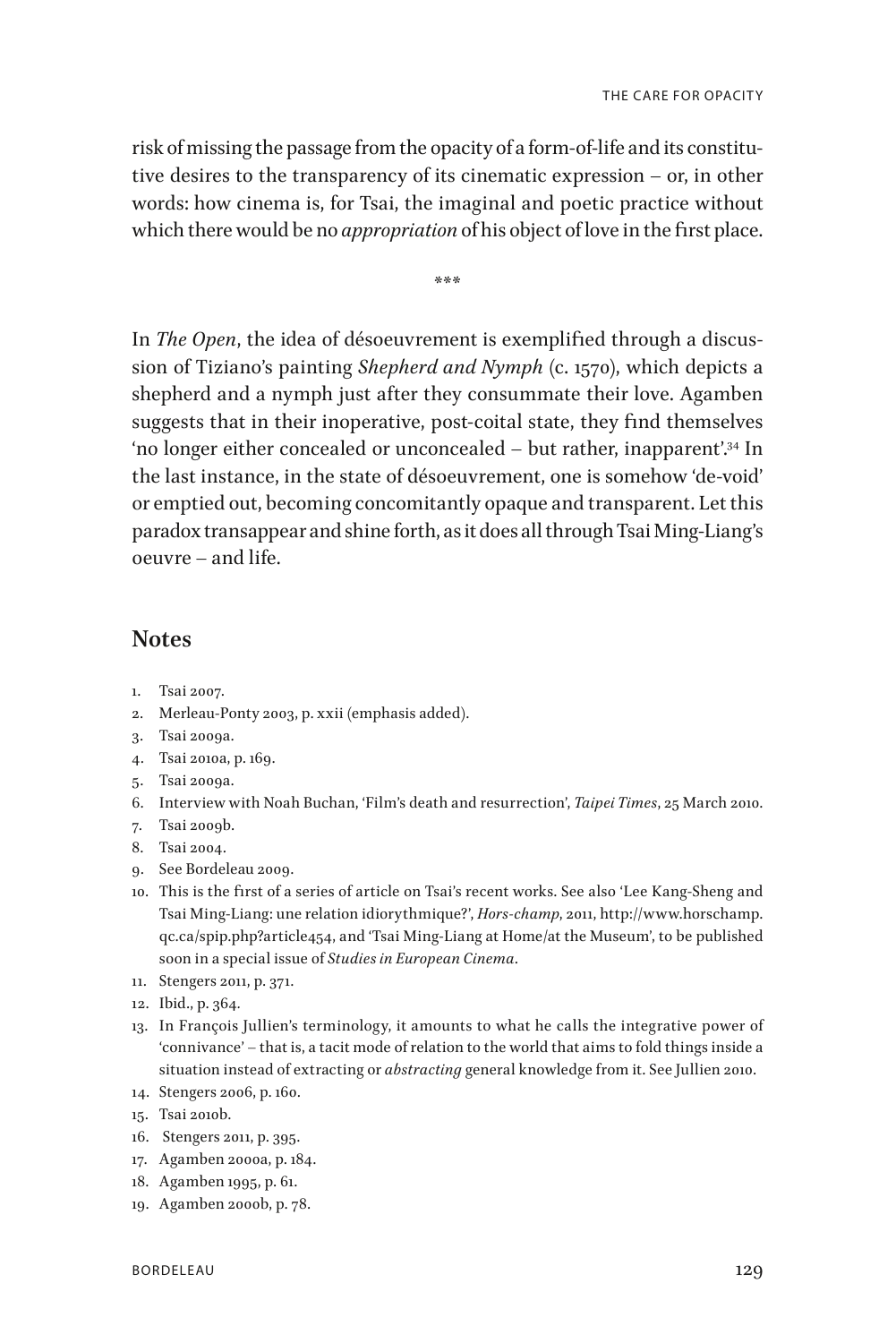- 20. Tsai 2010.
- 21. Tsai 2010a, p. 170.
- 22. Bresson 1988, p. 25.
- 23. Rehm 1999, p. 11 (emphasis added).
- 24. Ibid.
- 25. Ibid., p. 14.
- 26. Bresson 1988, p. 42.
- 27. Montaigne, « De l'usage de se vestir », quoted in Bresson 1988, p. 42 (emphasis added).
- 28. Rehm 1999, p. 11.
- 29. '*Faitis*, like its German counterpart, *feit*, simply means "beautiful, pretty". In particular, it is used in conformity with its etymological origin to designate that which, in a human body, seems made by design, fashioned with skill, made-for, and which thereby attracts desire and love.' (Agamben 2000a, p. 196.)
- 30. Agamben 2000a, p. 190.
- 31. Ibid., p. 204.
- 32. Tsai 2011.
- 33. Deleuze and Guattari 1987.
- 34. Agamben 2004, p. 87.

# **References**

Agamben, G. *Idea of prose*. New York: State University of New York Press, 1995.

- \_\_\_\_\_. *Potentialities*. Palo Alto: Stanford University Press, 2000a.
- \_\_\_\_\_. 'Marginal Notes on *Commentaries on the Society of* Spectacle' in *Means without ends*. Minneapolis: University of Minnesota Press, 2000b.
- \_\_\_\_\_. *The open*. Palo Alto: Stanford University Press, 2004.
- Bordeleau, E. 'Disappearing with Tsai-Ming-Liang' in *Taiwanese Cinema/Le cinema taïwanais*. Lyon: Asieexpo, 2009.
- Bresson, R. *Notes sur le cinématographe*. Paris: Gallimard, 1988.
- Deleuze, G. and Guattari, F. *A thousand plateaus*. Minneapolis: University of Minnesota Press, 1987.
- Jullien, F. *Le pont des singes*. Paris: Galilée, 2010.

Merleau-Ponty, M. *Phenomenology of perception*. New York: Routledge, 2003.

- Rehm, J-P. 'Bringing in the Rain' in *Tsai Ming-Liang* edited by J-P. Rehm, O. Joyard, and D. Rivière. Paris: Dis Voir, 1999.
- Stengers, I. 'The Curse of Tolerance' in *Cosmopolitics II*. Minneapolis: University of Minnesota Press, 2011.

\_\_\_\_\_. *La vierge et le neutrino*. Paris: Les empêcheurs de penser en rond, 2006.

- Tsai, M-L. 'On the Uses and Misuses of Cinema', translated and edited by E. Bordeleau, S. Lin, and B. Tsai in *Senses of Cinema*, no. 58, 2011. http://sensesofcinema.com/2011/feature-articles/ on-the-uses-and-misuses-of-cinema/
	- \_\_\_\_\_. « 用尽全部力气,将电影推向极致自由 » ('With all one's might, pushing the film to the very limits of freedom') in 台湾电影的声音 (*Interviews on Taiwanese cinema*) edited by W. Lin. Taipei: National Culture and Art Foundation, 2010a.
- \_\_\_\_\_. Asia Pacific Art interview, 1 November 2010b, http://www.youtube.com/watch?v=sirPGdLZqik